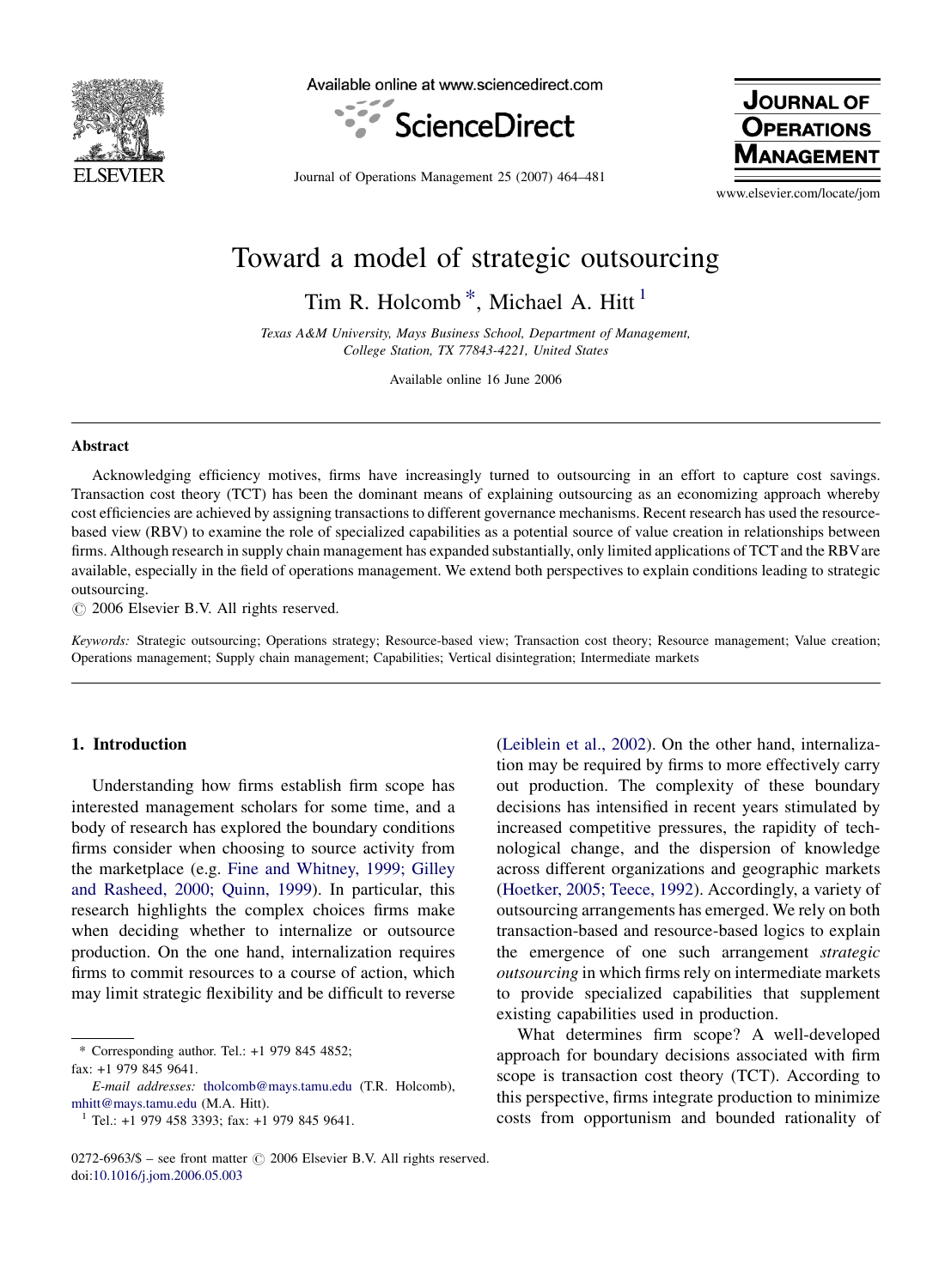firms and their suppliers, the uncertainty and frequency of market exchange, and asset specificity that arises from supplier-firm or firm-customer relationships [\(Coase, 1937; Williamson, 1985](#page--1-0)). This theory holds that certain types of governance mechanisms manage exchanges with particular characteristics more efficiently than others; cost economizing therefore reflects a firm's efforts to minimize costs arising from the governance of market exchanges. $^{2}$  Accordingly, the decision to outsource often rests on economizing motives related to the fit between firms' governance choices and specific attributes about an economic exchange [\(Grover and Malhotra, 2003; Silverman et al.,](#page--1-0)

[1997\)](#page--1-0).

Recently, however, scholars have presented resource-based perspectives of integration that augment transaction-based views and sharpen the focus on firms' relative advantages [\(Combs and Ketchen, 1999;](#page--1-0) [Leiblein and Miller, 2003; Poppo and Zenger, 1998](#page--1-0)). This growing body of work, which is based on the original work of [Penrose \(1959\)](#page--1-0) and uses [Barney's](#page--1-0) [\(1991\)](#page--1-0) more recent translation of the resource-based view (RBV) of the firm, emphasizes the importance of resources in guiding firm activity and the management of a firm's portfolio of capabilities as central to competitive advantage.<sup>3</sup> More specifically, this research contends that the reasons for internalization extend beyond the cost of transacting through the market to the conditions that enable firms to establish, maintain, and use capabilities more efficiently than markets can do [\(Conner, 1991; Ghoshal and Moran, 1996; Teece et al.,](#page--1-0) [1997\)](#page--1-0).

The resulting convergence between these two theories has stimulated a number of empirical studies, which has created a more effective understanding of what drives strategic outsourcing. For example, in recent years, transaction cost scholars have accepted that transaction-based and resource-based perspectives ''deal with partly overlapping phenomena, often in complementary ways'' and that capability endowments matter to boundary decisions ([Williamson, 1999](#page--1-0), p. 1098). [Combs and Ketchen \(1999\)](#page--1-0) found evidence that firms often place resource-based concerns ahead of exchange economies when deciding on potential interfirm cooperation. Complementary to this view, [Madhok \(2002\)](#page--1-0) pursued the question of how firms should organize production given certain resourcebased conditions (e.g. pre-existing strengths and weaknesses). He suggested that boundary decisions depend not only on the conditions surrounding the transaction, but also on capability attributes, and the governance context that it creates. Thus, substantial empirical support exists for the proposition that capability considerations trade-off with economizing constraints in the decision to outsource (e.g. [Hoetker,](#page--1-0) [2005; Jacobides and Winter, 2005; Poppo and Zenger,](#page--1-0) [1998\)](#page--1-0).

Our work contributes to this stream by extending earlier conceptualizations of outsourcing based on economizing conditions, such as asset specificity, small numbers bargaining, and technological uncertainty, to include factors that influence the selection and integration of capabilities from intermediate markets [\(Argyres and Liebeskind, 1999; Jacobides and Winter,](#page--1-0) [2005\)](#page--1-0). In particular, we consider the complementarity of capabilities, strategic relatedness, relational capability-building mechanisms, and cooperative experience as four important conditions that establish a resource-based context for strategic outsourcing. According to this perspective, in the decision regarding the strategic outsourcing of production, firms evaluate internally accessed capabilities and those capabilities available externally from intermediate markets, and consider how they might best be integrated to produce the greatest value.

Therefore, this work goes beyond the question of governance mechanisms to enrich our understanding of capability selection and use, providing a more meaningful understanding of strategic outsourcing. Whereas transaction-based perspectives typically confine outsourcing to more specialized, repetitive activities such as manufacturing, logistics, and facilities management, resource-based theory provides a context to explain strategic outsourcing arrangements for more visible and

<sup>2</sup> There are multiple sources and aspects of transaction costs. [Coase](#page--1-0) [\(1937\)](#page--1-0), for example, emphasized the 'frictional' costs, such as those costs that arise from negotiating, drafting, and monitoring contracts. [Williamson \(1975, 1985\)](#page--1-0) expanded this perspective by focusing attention on the costs of transactional hazards (e.g. difficulties) and governance mechanisms to limit such hazards. Whereas Williamson focuses on the tendency of transaction difficulties to emerge as a function of the exchange, Coase's frictional costs are a feature of economic conditions that occur independent of deliberate calculation or motives (see also [Jacobides and Winter, 2005\)](#page--1-0).<br><sup>3</sup> Resources, broadly defined, have often been used in the literature

in a generic sense to include capabilities (e.g. [Barney, 1991](#page--1-0)). Other scholars have claimed that capabilities represent how firms manage resources (e.g. [Dutta et al., 2005; Helfat and Peteraf, 2003\)](#page--1-0) or that capabilities represent a unique combination of resources that enable firms to pursue specific actions that create value (Sirmon et al. in press). For purposes of this paper, we use 'resources' to represent tangible or intangible assets owned or controlled by firms ([Barney,](#page--1-0) [1991; Grant, 1996\)](#page--1-0) and 'capabilities' to represent organizational routines that allow firms to effectively integrate and use resources to implement their strategies [\(Lavie, 2006; Winter, 2003\)](#page--1-0).